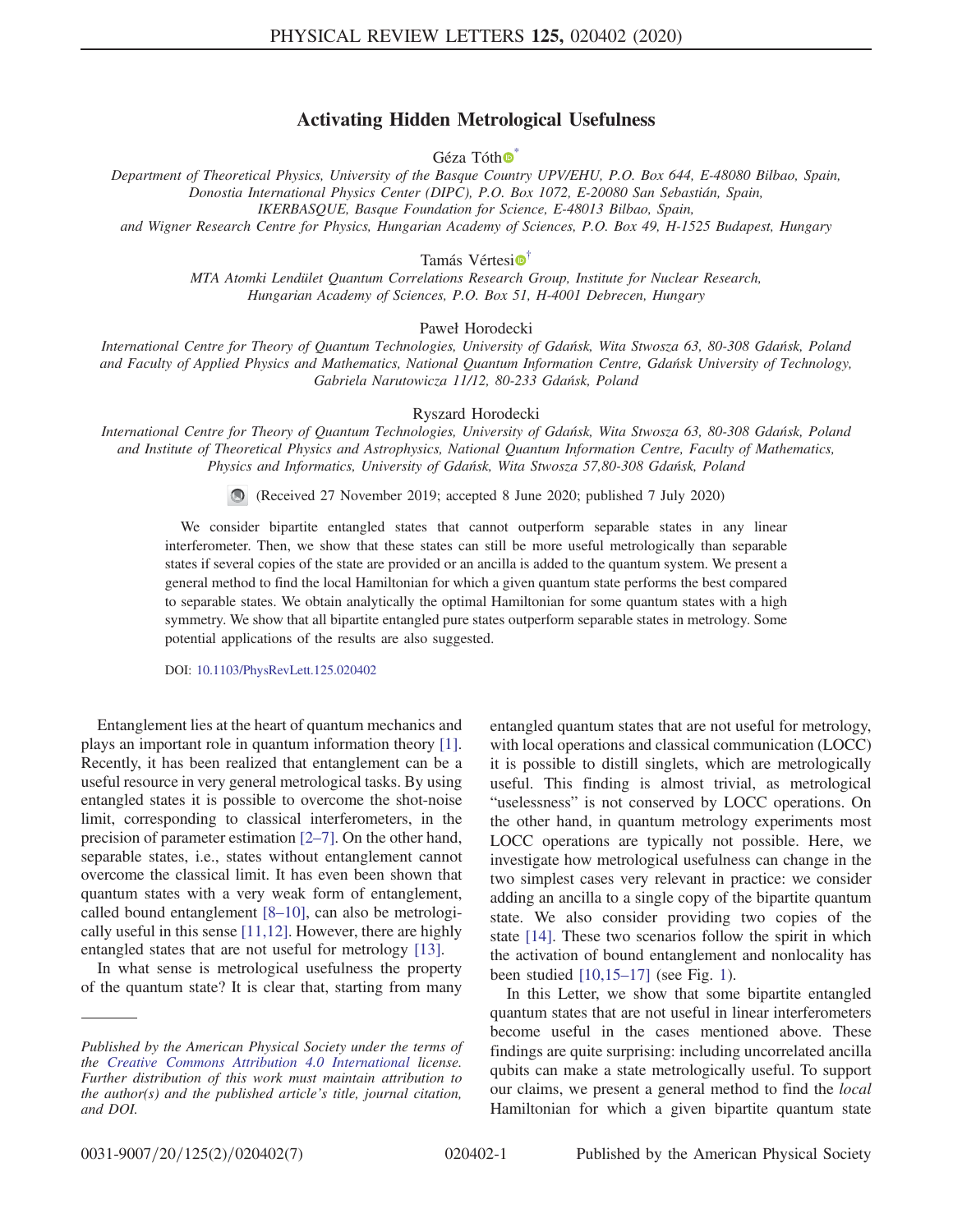<span id="page-1-0"></span>

FIG. 1. (a) An ancilla ("a") is added to bipartite state  $\rho_{AB}$ . (b) An additional copy or a different state is added to the state. In both cases, a new bipartite state is obtained, where the two parties are separated by a dashed line.

provides the largest gain compared to separable states. Note that this task is different, and in a sense more complex, than maximizing the quantum Fisher information. The reason is that by changing the Hamiltonian, the sensitivity achievable by separable states can also change.

Quantum Fisher information.—Before discussing our main results, we review some of the fundamental relations of quantum metrology. A basic metrological task in a linear interferometer is estimating the small angle  $\theta$  for a unitary dynamics  $U_{\theta} = \exp(-i\mathcal{H}\theta)$ , where the Hamiltonian is the sum of local terms. That is, all local terms act within the subsystem and there are no interactions between the subsystems. In particular, for bipartite systems it is

$$
\mathcal{H} = \mathcal{H}_1 + \mathcal{H}_2, \tag{1}
$$

<span id="page-1-1"></span>where  $\mathcal{H}_n$  are single-subsystem operators. The precision is limited by the Cramér-Rao bound as  $[18–21]$  $[18–21]$ 

$$
(\Delta \theta)^2 \ge \frac{1}{m \mathcal{F}_Q[\varrho, \mathcal{H}]},\tag{2}
$$

where  $m$  is the number of independent repetitions, and the quantum Fisher information, a central quantity in quantum metrology is defined by the formula [\[18\]](#page-5-5)

$$
\mathcal{F}_{Q}[\varrho, \mathcal{H}] = 2 \sum_{k,l} \frac{(\lambda_k - \lambda_l)^2}{\lambda_k + \lambda_l} |\langle k| \mathcal{H} | l \rangle|^2. \tag{3}
$$

Here,  $\lambda_k$  and  $|k\rangle$  are the eigenvalues and eigenvectors, respectively, of the density matrix  $\rho$ , which is used as a probe state for estimating  $\theta$ .

Metrological usefulness of a quantum state.—We call a quantum state metrologically useful, if it can outperform separable states in some metrological task, i.e., if

$$
\mathcal{F}_Q[\varrho, \mathcal{H}] > \max_{\varrho_{\text{sep}}} \mathcal{F}_Q[\varrho_{\text{sep}}, \mathcal{H}] =: \mathcal{F}_Q^{\text{(sep)}}(\mathcal{H}).
$$
 (4)

It is an intriguing task to find the operator  $H$ , for which a given state performs the best compared to separable states. <span id="page-1-3"></span>For that we define the metrological gain compared to separable states by

$$
g_{\mathcal{H}}(\varrho) = \mathcal{F}_{\mathcal{Q}}[\varrho, \mathcal{H}]/\mathcal{F}_{\mathcal{Q}}^{(\text{sep})}(\mathcal{H}).
$$
 (5)

We are interested in the quantity

$$
g(\varrho) = \max_{\text{local} \mathcal{H}} g_{\mathcal{H}}(\varrho), \tag{6}
$$

where a local Hamiltonian is just the sum of single system Hamiltonians as in Eq. [\(1\)](#page-1-1). The maximization task looks challenging since we have to maximize a fraction, where both the numerator and the denominator depend on the Hamiltonian. (See the Supplemental Material for basic properties of the metrological gain [\[22\]](#page-5-6).)

Maximally entangled state.—As we have mentioned, it is a difficult task to obtain  $g(\rho)$  and the optimal local Hamiltonian for any  $\rho$ . As a first step, we consider the  $d \times d$  maximally entangled state, which is defined as

$$
|\Psi^{(\text{me})}\rangle = \frac{1}{\sqrt{d}} \sum_{k=1}^{d} |k\rangle |k\rangle. \tag{7}
$$

Due to the symmetry of the state, the optimal Hamiltonian can straightforwardly be obtained as

$$
\mathcal{H}^{(\text{me})} = D \otimes 1 + 1 \otimes D, \tag{8}
$$

where the diagonal matrix  $D$  is given as

$$
D = diag(+1, -1, +1, -1, \ldots). \tag{9}
$$

The details are given in the Supplemental Material [\[22\].](#page-5-6) For the  $3 \times 3$  case, we consider the noisy quantum state

$$
\varrho_{AB}^{(p)} = (1-p)|\Psi^{(\text{me})}\rangle\langle\Psi^{(\text{me})}| + p\mathbb{1}/d^2,\qquad(10)
$$

<span id="page-1-2"></span>which is useful if [\[22\]](#page-5-6)

$$
p < \frac{25 - \sqrt{177}}{32} \approx 0.3655. \tag{11}
$$

(See the Supplemental Material for the definition of the related notion of robustness of metrological usefulness [\[22\]](#page-5-6).)

<span id="page-1-4"></span>Activation by an ancilla qubit.—Now we consider the previous state, after a pure ancilla qubit is added

$$
\varrho^{(\text{anc})} = |0\rangle\langle 0|_a \otimes \varrho_{AB}^{(p)}.\tag{12}
$$

The setup is depicted in Fig. [1\(a\)](#page-1-0). Then, with the operator

$$
\mathcal{H}^{(\text{anc})} = 1.2 C_{aA} \otimes \mathbb{1}_B + \mathbb{1}_{aA} \otimes D_B, \tag{13}
$$

where an operator acting on the ancilla and A is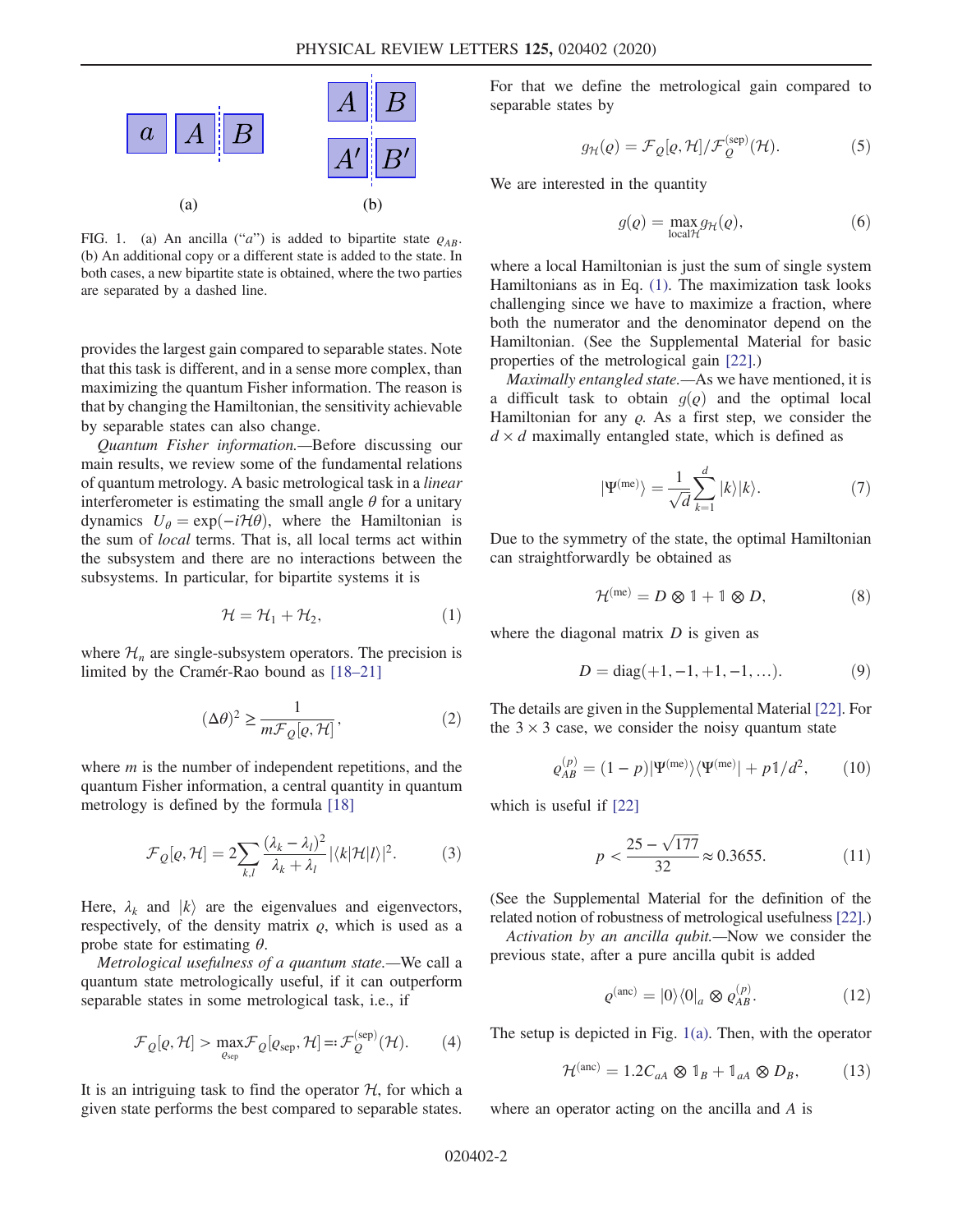$$
C_{aA} = \frac{9}{20} (2\sigma_x + \sigma_z)_a \otimes |0\rangle\langle 0|_A + \mathbb{1}_a \otimes (|2\rangle\langle 2|_A - |1\rangle\langle 1|_A),
$$
\n(14)

we have  $g_{\mathcal{H}^{(\text{anc})}}(Q^{(\text{anc})}) > 1$  if  $p < 0.3752$  [cf. Eq. [\(11\)](#page-1-2)].<br>Hence larger part of the noisy maximally entangled states Hence larger part of the noisy maximally entangled states are useful in the case with the ancilla.

<span id="page-2-4"></span>Activation by adding extra copies.—We consider now two copies of the noisy  $3 \times 3$  maximally entangled state

$$
\varrho^{(\text{tc})} = \varrho_{AB}^{(p)} \otimes \varrho_{A'B'}^{(p)}.
$$
 (15)

The setup is shown in Fig. [1\(b\)](#page-1-0). Then, with the two-copy operator

$$
\mathcal{H}^{(\mathrm{tc})} = D_A \otimes D_{A'} \otimes \mathbb{1}_{BB'} + \mathbb{1}_{AA'} \otimes D_B \otimes D_{B'}, \quad (16)
$$

we have  $g_{\mathcal{H}^{(k)}}(\varrho^{(k)}) > 1$  if  $p < 0.4164$  [cf. Eq. [\(11\)](#page-1-2)].<br>Hence larger part of the noisy maximally entangled states Hence larger part of the noisy maximally entangled states are useful in the two-copy case, than with a single copy. So far we have studied the  $3 \times 3$  case. For the  $2 \times 2$  case, see the Supplemental Material [\[22\].](#page-5-6)

Observation 1: In summary, we have just shown that there are bipartite states with the following properties. (i) They are not more useful than separable states considering any local Hamiltonian. (ii) By adding an ancilla or two copies, they are more useful than separable states for some local Hamiltonian. For the case of an added ancilla, the new subsystems are now  $aA$  and  $B$ , and the Hamiltonian contains interactions between the ancilla  $a$  and  $A$ . In the two-copy case, the new subsystems are  $AA'$  and  $BB'$ , and the Hamiltonian contains interactions between  $A$  and  $A'$ , and between  $B$  and  $B'$ . Note that in both cases, the extra interactions increase the metrological capabilities of separable states. Still, simple algebra shows that in both cases the metrological gain can stay the same or can increase, but cannot decrease [\[22\].](#page-5-6)

So far, we exploited the symmetries of quantum states to obtain the Hamiltonian leading to the largest metrological gain. We now present a general method to compute  $q(\rho)$ numerically.

<span id="page-2-0"></span>Method for finding the optimal Hamiltonian.—We need to maximize  $\mathcal{F}_{Q}[\rho, \mathcal{H}]$  over  $\mathcal{H}$  for a given  $\rho$ . However, since<br>it is convex in  $\mathcal{H}$  maximizing it over  $\mathcal{H}$  is a difficult task it is convex in  $H$ , maximizing it over  $H$  is a difficult task. Instead of the quantum Fisher information, let us consider the error propagation formula

$$
(\Delta \theta)^2{}_M = \frac{(\Delta M)^2}{\langle i[M, \mathcal{H}] \rangle^2},\tag{17}
$$

which provides a bound on the quantum Fisher information [\[22,36](#page-5-6)–38]

$$
\mathcal{F}_Q[\varrho, \mathcal{H}] \ge 1/(\Delta \theta)_M^2. \tag{18}
$$

We will now minimize Eq.  $(17)$ .

Observation 2: The error propagation formula given in Eq. [\(17\)](#page-2-0) can be minimized over  $H$  for a given M and  $\rho$  as follows.

<span id="page-2-1"></span>Proof.—Simple algebra yields

$$
\langle i[M, \mathcal{H}] \rangle = \text{Tr}(A_1 \mathcal{H}_1) + \text{Tr}(A_2 \mathcal{H}_2), \tag{19}
$$

<span id="page-2-3"></span>where  $A_n = \text{Tr}_{\{1,2\}}(i[\varrho, M])$  are operators acting on a<br>single subsytem Hence we have to maximize Eq. (10) over single subsytem. Hence, we have to maximize Eq. [\(19\)](#page-2-1) over  $\mathcal{H}_1$  and  $\mathcal{H}_2$ . We choose the constraints

$$
c_n 1 \pm \mathcal{H}_n \ge 0,\tag{20}
$$

where  $n = 1$ , 2 and  $c_n > 0$  is some constant. This way we make sure that  $\sigma_{\min}(\mathcal{H}_n) \geq -c_n$ , and  $\sigma_{\max}(\mathcal{H}_n) \leq +c_n$ , for  $n = 1, 2$ , where  $\sigma_{min}(X)$  and  $\sigma_{max}(X)$  denote the smallest and largest eigenvalues of X. The optimal  $\mathcal{H}_n$  is the one that maximizes  $Tr(A_n\mathcal{H}_n)$  under these constraints. It can straightforwardly be obtained as

$$
\mathcal{H}_n^{(\text{opt})} = U_n \tilde{D}_n U_n^{\dagger},\tag{21}
$$

where the eigendecompisition of A is given as  $A_n = U_n D_n U_n^{\dagger}$ <br>and  $(\tilde{D}_n) = c_s [(\tilde{D}_n)]$ , where  $c(x) = 1$  if  $x > 0$ . and  $(\tilde{D}_n)_{k,k} = c_n s[(D_n)_{k,k}],$  where  $s(x) = 1$  if  $x \ge 0$ , and  $-1$  otherwise. Clearly,  $\mathcal{H}_n^{(opt)}$  has the same eigenvectors as  $A_n$  and has only eigenvalues  $+c_n$  and  $-c_n$ .

<span id="page-2-2"></span>We already know how to optimize  $H$  for a given  $M$ . However, how do we find the optimal  $M$ ? This can be done with the well-known formula for the symmetric logarithmic derivative [\[21\]](#page-5-7)

$$
M_{\rm opt} = 2i \sum_{k,l} \frac{\lambda_k - \lambda_l}{\lambda_k + \lambda_l} |k\rangle\langle l| \langle k| \mathcal{H} | l \rangle. \tag{22}
$$

For a given  $H$ , the error propagation formula given in Eq. [\(17\)](#page-2-0) is minimized for  $M = M_{\text{opt}}$  [\[22,37\].](#page-5-6)

Iterative method.—We can now construct the following procedure for minimizing Eq. [\(17\)](#page-2-0). First we choose a random  $M$ . Then, repeat the following two steps. (Step 1) Determine the optimal  $H$  for a given M using Observation 2. (Step 2) Determine the optimal M for a given  $H$  using Eq. [\(22\).](#page-2-2) A see-saw procedure similar in spirit has been used to make the optimization of the metrological performance over density matrices in Refs. [\[12,39,40\]](#page-5-8).

After several iterations of the two steps above, we obtain the maximal quantum Fisher information over a certain set of Hamiltonians. Based on that, we can calculate the quantity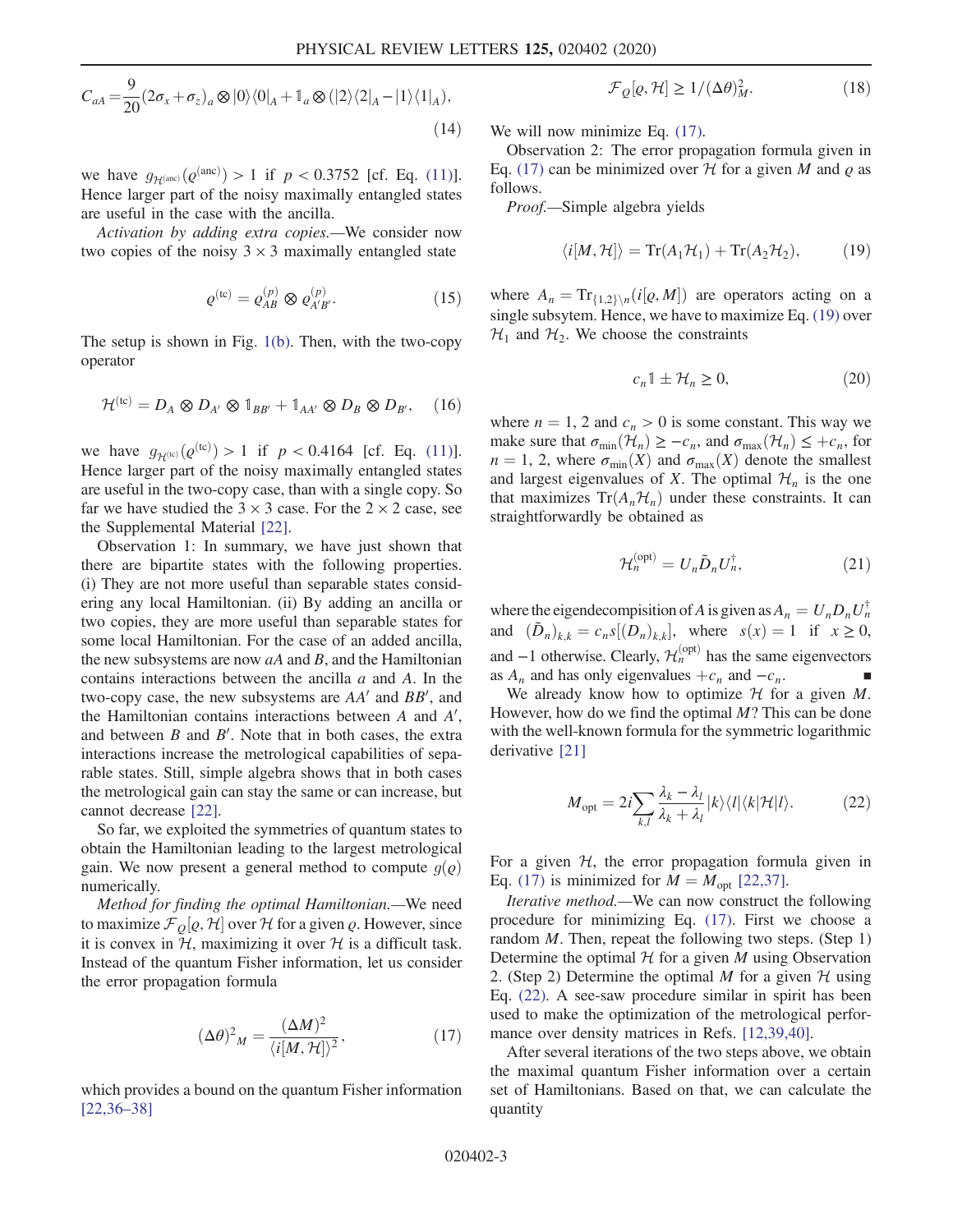$$
g_{c_1,c_2}(q) = \max_{\mathcal{H}_1, \mathcal{H}_2} \frac{\mathcal{F}_Q(\varrho, \mathcal{H}_1 \otimes 1 + 1 \otimes \mathcal{H}_2)}{\mathcal{F}_Q^{(\text{sep})}(c_1, c_2)},
$$
 (23)

where we assumed that  $\mathcal{H}_n$  are constrained with Eq. [\(20\)](#page-2-3). The separable limit for Hamiltonians of the form [\(1\)](#page-1-1) is [\[12,41\]](#page-5-8)

$$
\mathcal{F}_Q^{(\text{sep})}(\mathcal{H}) = \sum_{n=1,2} [\sigma_{\text{max}}(\mathcal{H}_n) - \sigma_{\text{min}}(\mathcal{H}_n)]^2, \qquad (24)
$$

which leads to  $\mathcal{F}_Q^{(\text{sep})}(c_1, c_2) = 4(c_1^2 + c_2^2)$ . Then, the gain can be expressed as

$$
g(\varrho) = \max_{c_2} g_{c_1, c_2}(\varrho), \tag{25}
$$

where the optimization is only over  $c_2$ , and, without the loss of generality, we set  $c_1 = 1$ . The optimal  $c_2$  can be obtained from an analytical formula [\[22\]](#page-5-6). Hence we computed the maximum of the fraction [\(5\)](#page-1-3) for local Hamiltonians.

We now stress the following. If we determine the optimal  $H$  for a given  $M$  using Observation 2, the eigenvalues of the optimal  $\mathcal{H}_n$  satisfying Eq. [\(20\)](#page-2-3) are  $\pm c_n$ . Let us assume the contrary. Let us assume that for a state  $\varrho$  and for given  $c_1, c_2$ we know the optimal  $\mathcal{H}_1$  and  $\mathcal{H}_2$ , and  $\mathcal{H}_n$  fulfill Eq. [\(20\)](#page-2-3), but not all eigenvalues are  $\pm c_n$ . We observe that  $\langle i|M, H\rangle$ is a linear function of the eigenvalues of  $\mathcal{H}_n$ , thus it takes its maximum at the eigenvalues corresponding to the boundary of the allowed region. Hence, we can always replace the eigenvalues of  $\mathcal{H}_n$  by  $\pm c_n$  such that  $\langle i[M, \mathcal{H}] \rangle$  will not decrease either decrease, and  $1/(\Delta\theta)^2{}_M$  will not decrease either.<br>
Using the numerical method above we

Using the numerical method above, we obtain a slightly larger value for the noise bounds of metrological usefulness for the state with an ancilla, [\(12\).](#page-1-4)  $g(\varrho^{(\text{anc})}) > 1$ <br>if  $n < 0.3941$ . The same is true for the case of the two if  $p < 0.3941$ . The same is true for the case of the two copies of the noisy maximally entangled state, [\(15\)](#page-2-4). We obtain  $g(\varrho^{(tc)}) > 1$  if  $p < 0.4170$ .<br>For states with a high symmetry

For states with a high symmetry, such as isotropic states [\[42,43\]](#page-6-0), and Werner states [\[44\]](#page-6-1), we obtained the optimal Hamiltonian analytically and determined the subset of these states that are metrologically useful [\[22\]](#page-5-6). We also used that to verify our numerical methods.

Activation of a bound entangled state by a separable state.—While bound entangled or nondistillable states [\[8,9\]](#page-5-0) are considered weakly entangled, they can share many properties with highly entangled states. For example, there are bound entangled states that can reach the Heisenberg scaling in metrological applications [\[11\].](#page-5-1) It has also been shown that bipartite bound entangled states, which have a positive semidefinite partial transposition (PPT), can be useful for metrology [\[12\].](#page-5-8) Moreover, bipartite PPT entangled states can even have a high Schmidt rank [\[45\]](#page-6-2).

Let us now consider a PPT entangled state  $\rho_{AB}^{\text{(PPT)}}$  that is not useful for quantum metrology. Then, we look for a

separable state  $\varrho_{AB}^{\text{(sep)}}$  such that  $\varrho_{AB}^{\text{(PPT)}} \otimes \varrho_{A'B'}^{\text{(sep)}}$  becomes useful. Hence, in this case we have to optimize not only over  $H$ ,  $M$ , but also over the separable state. Simple convexity arguments show that the maximum is taken when we have a pure product state,  $\varrho_{A'B'}^{\text{(sep)}} = \varrho_{A'}^{\text{(anc)}} \otimes \varrho_{B'}^{\text{(anc)}}$ , which corresponds to two ancillas at the two parties. In fact, even a single ancilla qubit is sufficient for activation.

Activation of a PPT entangled state by an ancilla qubit.—We now consider a PPT entangled state, which is not useful metrologically, and  $g(\rho_{AB}) = 1$ . However, with an ancilla it becomes useful,  $g(\rho_{(aA)(B)}) > 1$ . We show here examples for  $d \times d$  dimensional PPT states found in Ref. [\[12\]](#page-5-8) for odd dimensions d up to  $d \le 11$ . See Table [I](#page-3-0) for the numerical results.

Note that here we fixed  $c_i = 1$  for the coefficients of the local Hamiltonians  $\mathcal{H}_i$ ,  $i = 1, 2$ . However, numerics suggests that optimization over  $c_i$  does not help to increase  $g$  in the case of two ancillas (last column), due to the permutational symmetry of the states. Optimization over  $c_i$ helps only marginally in the case of one ancilla (third column). For instance, in the case of  $d = 7$ , the g value raises from 1.0096 (corresponding to  $c_2 = 1$ ) to 1.0098 (corresponding to  $c_2 \approx 1.034$ ) if we optimize over  $c_2$ .

Entanglement detection.—Our method can be used for entanglement detection. It identifies the Hamiltonians with which a given quantum state performs better than separable states and hence it is detected as entangled. If we add ancillas or extra copies of the quantum state, the criterion can be even more powerful.

Random states.—We can use our method to determine the distribution of metrological usefulness of random pure or mixed states of a given size. For instance, for  $3 \times 3$  systems, pure states typically are close to be maximally useful, while this is not the case if we look for the usefulness with respect to a given Hamiltonian.

<span id="page-3-0"></span>TABLE I. Activation of the metrological usefulness found numerically in two-qudit systems. (First column) Local dimension d, where d is odd. For even d up to  $d \leq 11$ , we did not find activation in the examples of PPT two-qudit states considered. (Second column) White noise fractions of  $p^*$  added to the PPT states given by Ref. [\[12\]](#page-5-8) such that  $g_{1,1}(\rho_{AB}) = 1.0000$ , that is, they are not useful metrologically. (Third column) Metrological gain after an ancilla is added to Alice's system,  $g_{1,1}(\rho_{(aA)(B)})$ . The states become useful as demonstrated by  $g_{1,1}(\rho_{(aA)(B)}) > 1$ . (Fourth column) Metrological gain after a further ancilla is added to Bob's system,  $g_{1,1}(\rho_{(aA)(Bb)})$ . The state becomes even more useful metrologically.

| d | $n^*$  |        | Gain with one ancilla Gain with two ancillas |
|---|--------|--------|----------------------------------------------|
|   | 0.0006 | 1.0007 | 1.0011                                       |
| 5 | 0.0960 | 1.0094 | 1.0190                                       |
|   | 0.1377 | 1.0096 | 1.0195                                       |
| 9 | 0.1631 | 1.0090 | 1.0181                                       |
|   | 0.1807 | 1.0081 | 1.0165                                       |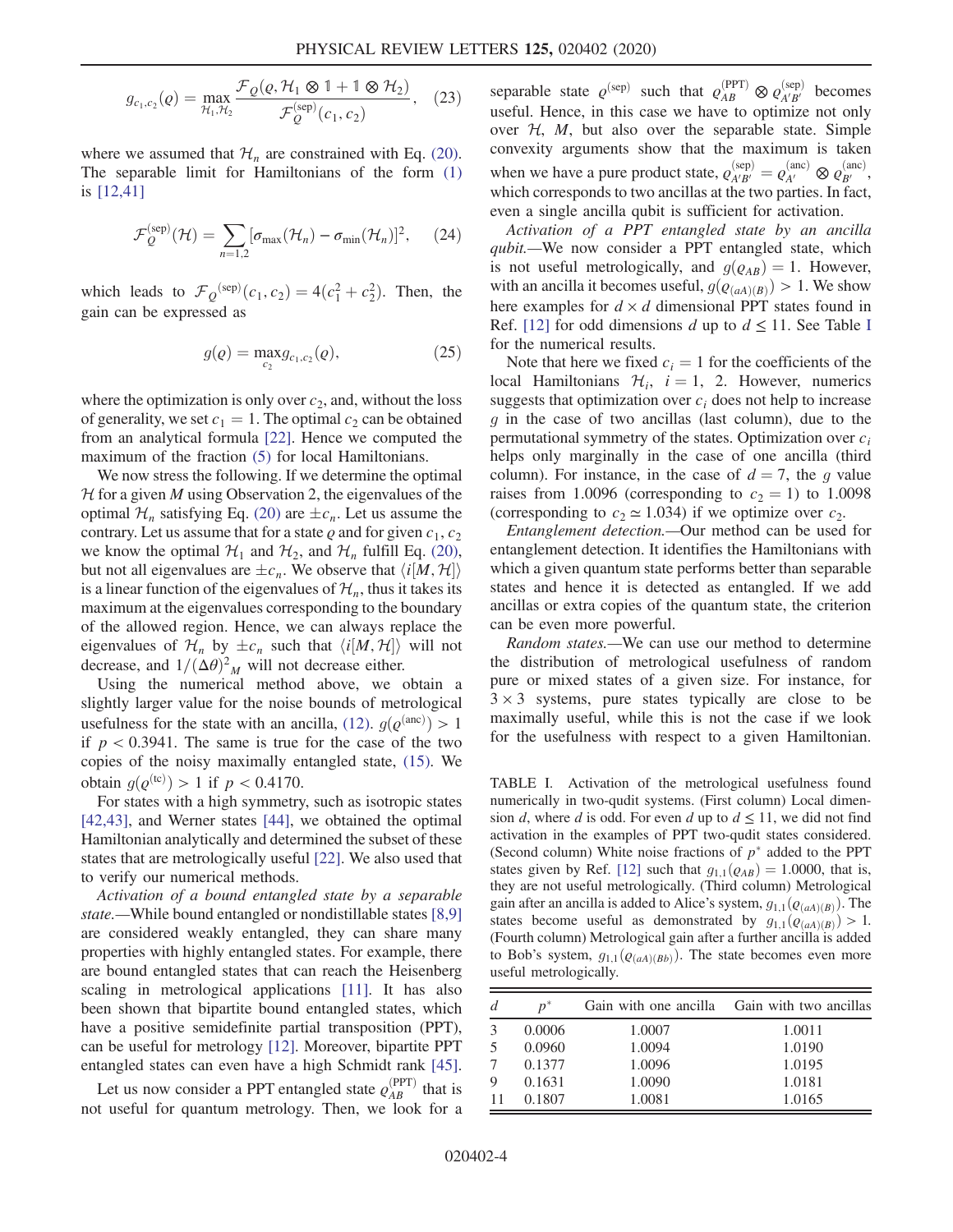For the numerical result, please see the Supplemental Material [\[22\].](#page-5-6)

Usefulness of entangled bipartite pure states.—Next we will consider the usefulness of bipartite pure states.

Observation 3: All entangled bipartite pure states are metrologically useful. (For the two-qubit case, see Ref. [\[13\].](#page-5-2))

Proof.—Let us consider a pure state with a Schmidt decomposition

$$
|\Psi\rangle = \sum_{k=1}^{s} \sigma_k |k\rangle_A |k\rangle_B, \qquad (26)
$$

where s is the Schmidt number, and the real positive  $\sigma_k$ Schmidt coefficients are in a descending order. We define

$$
\mathcal{H}_A = \sum_{n=1,3,5,\dots,\tilde{s}-1} |+\rangle\langle+|_{A,n,n+1} - |-\rangle\langle-|_{A,n,n+1},\quad(27)
$$

where  $\tilde{s}$  is the largest even number for which  $\tilde{s} \leq s$ , and

$$
|\pm\rangle_{A,n,n+1} = (|n\rangle_A \pm |n+1\rangle_A)/\sqrt{2}.
$$
 (28)

We define  $\mathcal{H}_B$  in a similar manner. We also define the collective Hamiltonian

$$
\mathcal{H}_{AB} = \mathcal{H}_A \otimes \mathbb{1} + \mathbb{1} \otimes H_B. \tag{29}
$$

<span id="page-4-4"></span>Then, we have  $\langle \mathcal{H}_{AB} \rangle_{\Psi} = 0$ . Direct calculation yields

$$
\mathcal{F}_{Q}[|\Psi\rangle, \mathcal{H}_{AB}] = 4(\Delta \mathcal{H}_{AB})^{2} \Psi = 8 \sum_{n=1,3,5,\dots,5-1} (\sigma_{n} + \sigma_{n+1})^{2},
$$
\n(30)

<span id="page-4-5"></span>which is larger than the separable bound,  $\mathcal{F}_Q^{(\text{sep})} = 8$ , whenever the Schmidt rank is larger than 1. For even s, this can be seen noting that

$$
\mathcal{F}_Q[|\Psi\rangle, \mathcal{H}_{AB}] > 8 \sum_{n=1}^{s} \sigma_n^2 \tag{31}
$$

holds, where we used Eq. [\(30\)](#page-4-4) to evaluate the left-hand side of Eq. [\(31\)](#page-4-5), and we also took into account that  $\sigma_n > 0$ for  $n = 1, 2, 3, \dots$ , and  $\sum_{n=1}^{s} \sigma_n^2 = 1$ . For odd s, we need that

$$
\mathcal{F}_{Q}[|\Psi\rangle, \mathcal{H}_{AB}] \ge 8\left(\sum_{n=1}^{s-1} \sigma_n^2 + 2\sigma_1\sigma_2\right) > 8\sum_{n=1}^{s} \sigma_n^2 \quad (32)
$$

holds, where we used that  $\sigma_1 \sigma_2 > \sigma_s^2$ .  $\frac{2}{s}$ .

We can even consider several copies of a quantum state. In the Supplemental Material, we prove that for infinite number of copies of entangled pure quantum states the metrological gain is maximal [\[22\]](#page-5-6).

Conclusions.—We showed that entangled quantum states that cannot outperform separable states in any linear interferometer can still be more useful than separable states, if several copies of them are considered or an ancilla is added to the system. This is a surprising result which shows that the relationship between quantum metrology and the structure of quantum states requires further study. We presented a method to find the Hamiltonian for carrying out metrology in a linear interferometer with a given quantum state that provides the largest gain compared to the precision achievable by separable states. In the Letter we considered bipartite problems, thus it would be important to extend this approach to multipartite systems and examine the scaling of the metrological gain for noisy quantum states. It would be also interesting to look for application in entanglement detection [\[1\]](#page-4-2), and witnessing the dimension of quantum systems [46–[49\],](#page-6-3) where the results of the preliminary analysis seem to be promising. (See the Supplemental Material [\[22\].](#page-5-6))

We thank I. Apellaniz, D. Gross, O. Gühne, S. Imai, M. Kleinmann, J. Kołodyński, T. Kraft, J. Siewert, and G. Vitagliano for discussions. We acknowledge the support of the EU (ERC Starting Grant No. 258647/GEDENTQOPT, COST Action CA15220, QuantERA CEBBEC, QuantERA eDICT), the Spanish MCIU (Grant No. PCI2018-092896), the Spanish Ministry of Science, Innovation and Universities and the European Regional Development Fund FEDER through Grant No. PGC2018-101355-B-I00 (MCIU/AEI/ FEDER, EU), the Basque Government (Grant No. IT986- 16), and the National Research, Development and Innovation Office NKFIH (Grants No. K124351, No. KH129601, No. KH125096, and No. 2019-2.1.7- ERA-NET-2020-00003). We also acknowledge support by the Foundation for Polish Science through IRAP project cofinanced by the EU within the Smart Growth Operational Programme (Contract No. 2018/MAB/5). G. T. thanks a Bessel Research Award of the Humboldt Foundation.

<span id="page-4-1"></span><span id="page-4-0"></span>[\\*](#page-0-0) toth@alumni.nd.edu [http://www.gtoth.eu](https://doi.org/[1]1aR. Horodecki, P. Horodecki, M. Horodecki, and K. Horodecki, Quantum entanglement, Rev. Mod. Phys. 81, 865 (2009); RMPHAT0034-686110.1103/RevModPhys.81.8651bO. Gühne and G. Tóth, Entanglement detection, Phys. Rep. 474, 1 (2009); PRPLCM0370-157310.1016/j.physrep.2009.02.0041cN. Friis, G. Vitagliano, M. Malik, and M. Huber, Entanglement certification from theory to experiment, Nat. Rev. Phys. 1, 72 (2019).2522-582010.1038/s42254-018-0003-5[2]2L. Pezzé and A. Smerzi, Entanglement, Nonlinear Dynamics, and the Heisenberg Limit, Phys. Rev. Lett. 102, 100401 (2009).PRLTAO0031-900710.1103/PhysRevLett.102.100401[3]3M. Gessner, L. Pezzè, and A. Smerzi, Resolution-enhanced entanglement detection, Phys. Rev. A 95, 032326 (2017).PLRAAN2469-992610.1103/PhysRevA.95.032326[4]4aP. Hyllus, W. Laskowski, R. Krischek, C. Schwemmer, W. Wieczorek, H. Weinfurter, L. Pezzé, and A. Smerzi, Fisher information and multiparticle entanglement, Phys. Rev. A 85, 022321 (2012); PLRAAN1050-294710.1103/PhysRevA.85.0223214bG. Tóth, Multipartite entanglement and high-precision metrology, Phys. Rev. A 85, 022322 (2012).PLRAAN1050-294710.1103/PhysRevA.85.022322[5]5B. Lücke, M. Scherer, J. Kruse, L. Pezzé, F. Deuretzbacher, P. Hyllus, J. Peise, W. Ertmer, J. Arlt, L. Santos, A. Smerzi, and C. Klempt, Twin matter waves for interferometry beyond the classical limit, Science 334, 773 (2011).SCIEAS0036-807510.1126/science.1208798[6]6R. Krischek, C. Schwemmer, W. Wieczorek, H. Weinfurter, P. Hyllus, L. Pezzé, and A. Smerzi, Useful Multiparticle Entanglement and Sub-Shot-Noise Sensitivity in Experimental Phase Estimation, Phys. Rev. Lett. 107, 080504 (2011).PRLTAO0031-900710.1103/PhysRevLett.107.080504[7]7H. Strobel, W. Muessel, D. Linnemann, T. Zibold, D. B. Hume, L. Pezzé, A. Smerzi, and M. K. Oberthaler, Fisher information and entanglement of non-Gaussian spin states, Science 345, 424 (2014).SCIEAS0036-807510.1126/science.1250147[8]8P. Horodecki, Separability criterion and inseparable mixed states with positive partial transposition, Phys. Lett. A 232, 333 (1997).PYLAAG0375-960110.1016/S0375-9601(97)00416-7[9]9A. Peres, Separability Criterion for Density Matrices, Phys. Rev. Lett. 77, 1413 (1996).PRLTAO0031-900710.1103/PhysRevLett.77.1413[10]10P. Horodecki, M. Horodecki, and R. Horodecki, Bound Entanglement can be Activated, Phys. Rev. Lett. 82, 1056 (1999).PRLTAO0031-900710.1103/PhysRevLett.82.1056[11]11Ł. Czekaj, A. Przysiężna, M. Horodecki, and P. Horodecki, Quantum metrology: Heisenberg limit with bound entanglement, Phys. Rev. A 92, 062303 (2015).PLRAAN1050-294710.1103/PhysRevA.92.062303[12]12G. Tóth and T. Vértesi, Quantum States with a Positive Partial Transpose are Useful for Metrology, Phys. Rev. Lett. 120, 020506 (2018).PRLTAO0031-900710.1103/PhysRevLett.120.020506[13]13P. Hyllus, O. Gühne, and A. Smerzi, Not all pure entangled states are useful for sub-shot-noise interferometry, Phys. Rev. A 82, 012337 (2010).PLRAAN1050-294710.1103/PhysRevA.82.012337[14]In a general LOCC operation, large numbers of copies are used, and many rounds of classical communication take place. In our case no classical communication is needed, and in particular adding ancilla is a local operation (LO) which is an example of LOCC without classical communication (CC).[15]15M. Nawareg, S. Muhammad, P. Horodecki, and M. Bourennane, Superadditivity of two quantum information resources, Sci. Adv. 3, e1602485 (2017).SACDAF2375-254810.1126/sciadv.1602485[16]16M. Navascués and T. Vértesi, Activation of Nonlocal Quantum Resources, Phys. Rev. Lett. 106, 060403 (2011).PRLTAO0031-900710.1103/PhysRevLett.106.060403[17]17C. Palazuelos, Superactivation of Quantum Nonlocality, Phys. Rev. Lett. 109, 190401 (2012).PRLTAO0031-900710.1103/PhysRevLett.109.190401[18]18aC. Helstrom, Quantum Detection and Estimation Theory (Academic Press, New York, 1976); 18bA. Holevo, Probabilistic and Statistical Aspects of Quantum Theory (North-Holland, Amsterdam, 1982); 18cS. L. Braunstein and C. M. Caves, Statistical Distance and the Geometry of Quantum States, Phys. Rev. Lett. 72, 3439 (1994); PRLTAO0031-900710.1103/PhysRevLett.72.343918dD. Petz, Quantum Information Theory and Quantum Statistics (Springer, Berlin, Heilderberg, 2008); 18eS. L. Braunstein, C. M. Caves, and G. J. Milburn, Generalized uncertainty relations: Theory, examples, and Lorentz invariance, Ann. Phys. (N.Y.) 247, 135 (1996).APNYA60003-491610.1006/aphy.1996.0040[19]19aV. Giovannetti, S. Lloyd, and L. Maccone, Quantum-enhanced measurements: Beating the standard quantum limit, Science 306, 1330 (2004); SCIEAS0036-807510.1126/science.110414919bR. Demkowicz-Dobrzanski, M. Jarzyna, and J. Kolodynski, Chapter four-Quantum limits in optical interferometry, Prog. Opt. 60, 345 (2015); POPTAN0079-663810.1016/bs.po.2015.02.00319cL. Pezze and A. Smerzi, Quantum theory of phase estimation, in Atom Interferometry (Proc. Int. School of Physics ’Enrico Fermi’, Course 188, Varenna), edited by G. Tino and M. Kasevich (IOS Press, Amsterdam, 2014), pp. 691–741; 19dG. Tóth and I. Apellaniz, Quantum metrology from a quantum information science perspective, J. Phys. A 47, 424006 (2014).JPAMB51751-811310.1088/1751-8113/47/42/424006[20]20L. Pezzè, A. Smerzi, M. K. Oberthaler, R. Schmied, and P. Treutlein, Quantum metrology with nonclassical states of atomic ensembles, Rev. Mod. Phys. 90, 035005 (2018).RMPHAT0034-686110.1103/RevModPhys.90.035005[21]21M. G. A. Paris, Quantum estimation for quantum technology, Int. J. Quantum. Inform. 07, 125 (2009).0219-749910.1142/S0219749909004839[22]22See the Supplemental Material at http://link.aps.org/supplemental/10.1103/PhysRevLett.125.020402 for additional results on metrology with isotropic states and Werner states, as well as for metrology with bipartite pure entangled states. The Supplemental Material includes Refs. [23–35].[23]23K. Macieszczak, Zeno limit in frequency estimation with non-Markovian environments, Phys. Rev. A 92, 010102(R) (2015).PLRAAN1050-294710.1103/PhysRevA.92.010102[24]24I. Apellaniz, B. Lücke, J. Peise, C. Klempt, and G. Tóth, Detecting metrologically useful entanglement in the vicinity of Dicke states, New J. Phys. 17, 083027 (2015).NJOPFM1367-263010.1088/1367-2630/17/8/083027[25]25F. Fröwis, M. Fadel, P. Treutlein, N. Gisin, and N. Brunner, Does large quantum Fisher information imply Bell correlations? Phys. Rev. A 99, 040101(R) (2019).PLRAAN2469-992610.1103/PhysRevA.99.040101[26]26G. Tóth and F. Fröwis (to be published).[27]27I. Apellaniz, M. Kleinmann, O. Gühne, and G. Tóth, Optimal witnessing of the quantum Fisher information with few measurements, Phys. Rev. A 95, 032330 (2017).PLRAAN2469-992610.1103/PhysRevA.95.032330[28]28H.-J. Sommers and K. Życzkowski, Statistical properties of random density matrices, J. Phys. A 37, 8457 (2004).JPHAC50305-447010.1088/0305-4470/37/35/004[29]29G. Tóth, O. Gühne, and H. J. Briegel, Two-setting Bell inequalities for graph states, Phys. Rev. A 73, 022303 (2006).PLRAAN1050-294710.1103/PhysRevA.73.022303[30]30S. Popescu and D. Rohrlich, Generic quantum nonlocality, Phys. Lett. 166A, 293 (1992).PYLAAG0375-960110.1016/0375-9601(92)90711-T[31]31M. Oszmaniec, R. Augusiak, C. Gogolin, J. Kołodyński, A. Acín, and M. Lewenstein, Random Bosonic States for Robust Quantum Metrology, Phys. Rev. X 6, 041044 (2016).PRXHAE2160-330810.1103/PhysRevX.6.041044[32]32D. M. Greenberger, M. A. Horne, and A. Zeilinger, Going beyond Bell’s theorem, in Bell’s Theorem, Quantum Theory, and Conceptions of the Universe, edited by M. Kafatos (Kluwer, Dordrecht, 1989), pp. 69–72.[33]33M. Krenn, M. Malik, R. Fickler, R. Lapkiewicz, and A. Zeilinger, Automated Search for New Quantum Experiments, Phys. Rev. Lett. 116, 090405 (2016).PRLTAO0031-900710.1103/PhysRevLett.116.090405[34]34R. Uola, T. Kraft, J. Shang, X.-D. Yu, and O. Gühne, Quantifying Quantum Resources with Conic Programming, Phys. Rev. Lett. 122, 130404 (2019).PRLTAO0031-900710.1103/PhysRevLett.122.130404[35]35T. Kraft, University of Siegen (private communication).[36]36M. Hotta and M. Ozawa, Quantum estimation by local observables, Phys. Rev. A 70, 022327 (2004).PLRAAN1050-294710.1103/PhysRevA.70.022327[37]37B. M. Escher, Quantum noise-to-sensibility ratio, arXiv:1212.2533.[38]38F. Fröwis, R. Schmied, and N. Gisin, Tighter quantum uncertainty relations following from a general probabilistic bound, Phys. Rev. A 92, 012102 (2015).PLRAAN1050-294710.1103/PhysRevA.92.012102[39]39K. Macieszczak, Quantum Fisher Information: Variational principle and simple iterative algorithm for its efficient computation, arXiv:1312.1356.[40]40K. Macieszczak, M. Fraas, and R. Demkowicz-Dobrzański, Bayesian quantum frequency estimation in presence of collective dephasing, New J. Phys. 16, 113002 (2014).NJOPFM1367-263010.1088/1367-2630/16/11/113002[41]41M. A. Ciampini, N. Spagnolo, C. Vitelli, L. Pezzè, A. Smerzi, and F. Sciarrino, Quantum-enhanced multiparameter estimation in multiarm interferometers, Sci. Rep. 6, 28881 (2016).SRCEC32045-232210.1038/srep28881[42]42M. Horodecki and P. Horodecki, Reduction criterion of separability and limits for a class of distillation protocols, Phys. Rev. A 59, 4206 (1999).PLRAAN1050-294710.1103/PhysRevA.59.4206[43]43M. Horodecki, P. Horodecki, and R. Horodecki, General teleportation channel, singlet fraction, and quasidistillation, Phys. Rev. A 60, 1888 (1999).PLRAAN1050-294710.1103/PhysRevA.60.1888[44]44R. F. Werner, Quantum states with Einstein-Podolsky-Rosen correlations admitting a hidden-variable model, Phys. Rev. A 40, 4277 (1989).PLRAAN0556-279110.1103/PhysRevA.40.4277[45]45M. Huber, L. Lami, C. Lancien, and A. Müller-Hermes, High-Dimensional Entanglement in States with Positive Partial Transposition, Phys. Rev. Lett. 121, 200503 (2018).PRLTAO0031-900710.1103/PhysRevLett.121.200503[46]46J. Bowles, M. T. Quintino, and N. Brunner, Certifying the Dimension of Classical and Quantum Systems in a Prepare-and-Measure Scenario with Independent Devices, Phys. Rev. Lett. 112, 140407 (2014).PRLTAO0031-900710.1103/PhysRevLett.112.140407[47]47N. Brunner, S. Pironio, A. Acin, N. Gisin, A. A. Méthot, and V. Scarani, Testing the Dimension of Hilbert Spaces, Phys. Rev. Lett. 100, 210503 (2008).PRLTAO0031-900710.1103/PhysRevLett.100.210503[48]48R. Gallego, N. Brunner, C. Hadley, and A. Acín, Device-Independent Tests of Classical and Quantum Dimensions, Phys. Rev. Lett. 105, 230501 (2010).PRLTAO0031-900710.1103/PhysRevLett.105.230501[49]49M. Navascués and T. Vértesi, Bounding the Set of Finite Dimensional Quantum Correlations, Phys. Rev. Lett. 115, 020501 (2015).PRLTAO0031-900710.1103/PhysRevLett.115.020501) [†](#page-0-1) tvertesi@atomki.hu

- <span id="page-4-2"></span>[1] R. Horodecki, P. Horodecki, M. Horodecki, and K. Horodecki, Quantum entanglement, [Rev. Mod. Phys.](https://doi.org/10.1103/RevModPhys.81.865) 81, 865 (2009); O. Gühne and G. Tóth, Entanglement detection, [Phys. Rep.](https://doi.org/10.1016/j.physrep.2009.02.004) 474, [1 \(2009\)](https://doi.org/10.1016/j.physrep.2009.02.004); N. Friis, G. Vitagliano, M. Malik, and M. Huber, Entanglement certification from theory to experiment, [Nat.](https://doi.org/10.1038/s42254-018-0003-5) Rev. Phys. 1[, 72 \(2019\).](https://doi.org/10.1038/s42254-018-0003-5)
- <span id="page-4-3"></span>[2] L. Pezzé and A. Smerzi, Entanglement, Nonlinear Dynamics, and the Heisenberg Limit, [Phys. Rev. Lett.](https://doi.org/10.1103/PhysRevLett.102.100401) 102, 100401 [\(2009\).](https://doi.org/10.1103/PhysRevLett.102.100401)
- [3] M. Gessner, L. Pezzè, and A. Smerzi, Resolution-enhanced entanglement detection, Phys. Rev. A 95[, 032326 \(2017\).](https://doi.org/10.1103/PhysRevA.95.032326)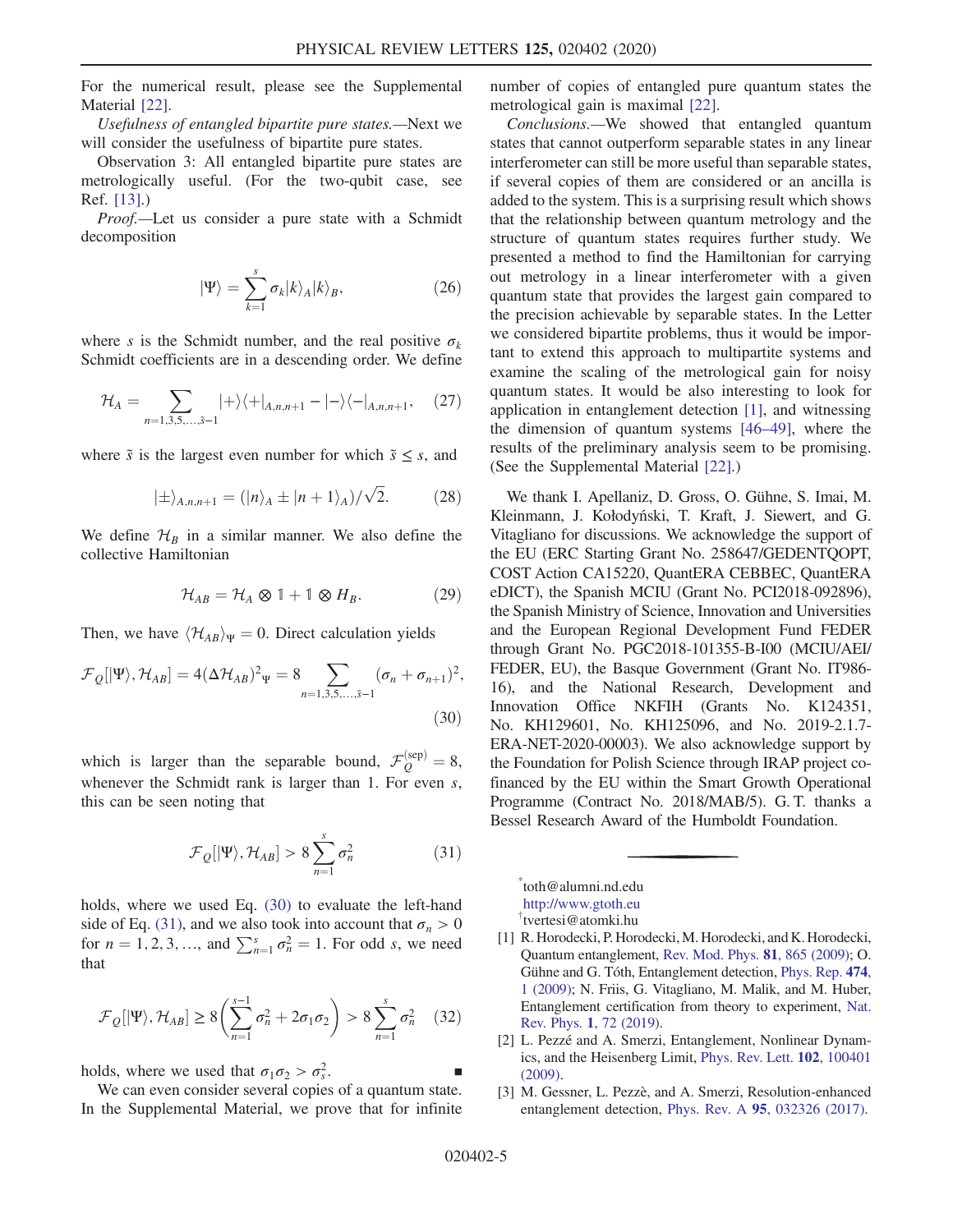- [4] P. Hyllus, W. Laskowski, R. Krischek, C. Schwemmer, W. Wieczorek, H. Weinfurter, L. Pezzé, and A. Smerzi, Fisher information and multiparticle entanglement, [Phys.](https://doi.org/10.1103/PhysRevA.85.022321) Rev. A 85[, 022321 \(2012\)](https://doi.org/10.1103/PhysRevA.85.022321); G. Tóth, Multipartite entanglement and high-precision metrology, [Phys. Rev. A](https://doi.org/10.1103/PhysRevA.85.022322) 85, [022322 \(2012\).](https://doi.org/10.1103/PhysRevA.85.022322)
- [5] B. Lücke, M. Scherer, J. Kruse, L. Pezzé, F. Deuretzbacher, P. Hyllus, J. Peise, W. Ertmer, J. Arlt, L. Santos, A. Smerzi, and C. Klempt, Twin matter waves for interferometry beyond the classical limit, Science 334[, 773 \(2011\)](https://doi.org/10.1126/science.1208798).
- [6] R. Krischek, C. Schwemmer, W. Wieczorek, H. Weinfurter, P. Hyllus, L. Pezzé, and A. Smerzi, Useful Multiparticle Entanglement and Sub-Shot-Noise Sensitivity in Experimental Phase Estimation, [Phys. Rev. Lett.](https://doi.org/10.1103/PhysRevLett.107.080504) 107, 080504 [\(2011\).](https://doi.org/10.1103/PhysRevLett.107.080504)
- [7] H. Strobel, W. Muessel, D. Linnemann, T. Zibold, D. B. Hume, L. Pezzé, A. Smerzi, and M. K. Oberthaler, Fisher information and entanglement of non-Gaussian spin states, Science 345[, 424 \(2014\)](https://doi.org/10.1126/science.1250147).
- <span id="page-5-0"></span>[8] P. Horodecki, Separability criterion and inseparable mixed states with positive partial transposition, [Phys. Lett. A](https://doi.org/10.1016/S0375-9601(97)00416-7) 232, [333 \(1997\)](https://doi.org/10.1016/S0375-9601(97)00416-7).
- [9] A. Peres, Separability Criterion for Density Matrices, [Phys.](https://doi.org/10.1103/PhysRevLett.77.1413) Rev. Lett. 77[, 1413 \(1996\)](https://doi.org/10.1103/PhysRevLett.77.1413).
- <span id="page-5-4"></span>[10] P. Horodecki, M. Horodecki, and R. Horodecki, Bound Entanglement can be Activated, [Phys. Rev. Lett.](https://doi.org/10.1103/PhysRevLett.82.1056) 82, 1056 [\(1999\).](https://doi.org/10.1103/PhysRevLett.82.1056)
- <span id="page-5-1"></span>[11] Ł. Czekaj, A. Przysiężna, M. Horodecki, and P. Horodecki, Quantum metrology: Heisenberg limit with bound entanglement, Phys. Rev. A 92[, 062303 \(2015\)](https://doi.org/10.1103/PhysRevA.92.062303).
- <span id="page-5-8"></span>[12] G. Tóth and T. Vértesi, Quantum States with a Positive Partial Transpose are Useful for Metrology, [Phys. Rev. Lett.](https://doi.org/10.1103/PhysRevLett.120.020506) 120[, 020506 \(2018\).](https://doi.org/10.1103/PhysRevLett.120.020506)
- <span id="page-5-2"></span>[13] P. Hyllus, O. Gühne, and A. Smerzi, Not all pure entangled states are useful for sub-shot-noise interferometry, [Phys.](https://doi.org/10.1103/PhysRevA.82.012337) Rev. A 82[, 012337 \(2010\)](https://doi.org/10.1103/PhysRevA.82.012337).
- <span id="page-5-3"></span>[14] In a general LOCC operation, large numbers of copies are used, and many rounds of classical communication take place. In our case no classical communication is needed, and in particular adding ancilla is a local operation (LO) which is an example of LOCC without classical communication (CC).
- [15] M. Nawareg, S. Muhammad, P. Horodecki, and M. Bourennane, Superadditivity of two quantum information resources, Sci. Adv. 3[, e1602485 \(2017\)](https://doi.org/10.1126/sciadv.1602485).
- [16] M. Navascués and T. Vértesi, Activation of Nonlocal Quantum Resources, Phys. Rev. Lett. 106[, 060403 \(2011\).](https://doi.org/10.1103/PhysRevLett.106.060403)
- <span id="page-5-5"></span>[17] C. Palazuelos, Superactivation of Quantum Nonlocality, Phys. Rev. Lett. 109[, 190401 \(2012\).](https://doi.org/10.1103/PhysRevLett.109.190401)
- [18] C. Helstrom, Quantum Detection and Estimation Theory (Academic Press, New York, 1976); A. Holevo, Probabilistic and Statistical Aspects of Quantum Theory (North-Holland, Amsterdam, 1982); S. L. Braunstein and C. M. Caves, Statistical Distance and the Geometry of Quantum States, [Phys. Rev. Lett.](https://doi.org/10.1103/PhysRevLett.72.3439) 72, 3439 (1994); D. Petz, Quantum Information Theory and Quantum Statistics (Springer, Berlin, Heilderberg, 2008); S. L. Braunstein, C. M. Caves, and G. J. Milburn, Generalized uncertainty relations: Theory, examples, and Lorentz invariance, [Ann. Phys.](https://doi.org/10.1006/aphy.1996.0040) (N.Y.) 247[, 135 \(1996\)](https://doi.org/10.1006/aphy.1996.0040).
- [19] V. Giovannetti, S. Lloyd, and L. Maccone, Quantumenhanced measurements: Beating the standard quantum limit, Science 306[, 1330 \(2004\)](https://doi.org/10.1126/science.1104149); R. Demkowicz-Dobrzanski, M. Jarzyna, and J. Kolodynski, Chapter four-Quantum limits in optical interferometry, Prog. Opt. 60[, 345 \(2015\)](https://doi.org/10.1016/bs.po.2015.02.003); L. Pezze and A. Smerzi, Quantum theory of phase estimation, in Atom Interferometry (Proc. Int. School of Physics 'Enrico Fermi', Course 188, Varenna), edited by G. Tino and M. Kasevich (IOS Press, Amsterdam, 2014), pp. 691–741; G. Tóth and I. Apellaniz, Quantum metrology from a quantum information science perspective, [J. Phys. A](https://doi.org/10.1088/1751-8113/47/42/424006) 47[, 424006 \(2014\).](https://doi.org/10.1088/1751-8113/47/42/424006)
- [20] L. Pezzè, A. Smerzi, M. K. Oberthaler, R. Schmied, and P. Treutlein, Quantum metrology with nonclassical states of atomic ensembles, [Rev. Mod. Phys.](https://doi.org/10.1103/RevModPhys.90.035005) 90, 035005 (2018).
- <span id="page-5-7"></span>[21] M. G. A. Paris, Quantum estimation for quantum technology, [Int. J. Quantum. Inform.](https://doi.org/10.1142/S0219749909004839) 07, 125 (2009).
- <span id="page-5-6"></span>[22] See the Supplemental Material at [http://link.aps.org/](http://link.aps.org/supplemental/10.1103/PhysRevLett.125.020402) [supplemental/10.1103/PhysRevLett.125.020402](http://link.aps.org/supplemental/10.1103/PhysRevLett.125.020402) for additional results on metrology with isotropic states and Werner states, as well as for metrology with bipartite pure entangled states. The Supplemental Material includes Refs. [23–35].
- [23] K. Macieszczak, Zeno limit in frequency estimation with non-Markovian environments, [Phys. Rev. A](https://doi.org/10.1103/PhysRevA.92.010102) 92, 010102(R) [\(2015\).](https://doi.org/10.1103/PhysRevA.92.010102)
- [24] I. Apellaniz, B. Lücke, J. Peise, C. Klempt, and G. Tóth, Detecting metrologically useful entanglement in the vicinity of Dicke states, New J. Phys. 17[, 083027 \(2015\).](https://doi.org/10.1088/1367-2630/17/8/083027)
- [25] F. Fröwis, M. Fadel, P. Treutlein, N. Gisin, and N. Brunner, Does large quantum Fisher information imply Bell correlations? Phys. Rev. A 99[, 040101\(R\) \(2019\)](https://doi.org/10.1103/PhysRevA.99.040101).
- [26] G. Tóth and F. Fröwis (to be published).
- [27] I. Apellaniz, M. Kleinmann, O. Gühne, and G. Tóth, Optimal witnessing of the quantum Fisher information with few measurements, Phys. Rev. A 95[, 032330 \(2017\)](https://doi.org/10.1103/PhysRevA.95.032330).
- [28] H.-J. Sommers and K. Życzkowski, Statistical properties of random density matrices, J. Phys. A 37[, 8457 \(2004\)](https://doi.org/10.1088/0305-4470/37/35/004).
- [29] G. Tóth, O. Gühne, and H.J. Briegel, Two-setting Bell inequalities for graph states, Phys. Rev. A 73[, 022303 \(2006\).](https://doi.org/10.1103/PhysRevA.73.022303)
- [30] S. Popescu and D. Rohrlich, Generic quantum nonlocality, Phys. Lett. 166A[, 293 \(1992\)](https://doi.org/10.1016/0375-9601(92)90711-T).
- [31] M. Oszmaniec, R. Augusiak, C. Gogolin, J. Kołodyński, A. Acín, and M. Lewenstein, Random Bosonic States for Robust Quantum Metrology, Phys. Rev. X 6[, 041044 \(2016\)](https://doi.org/10.1103/PhysRevX.6.041044).
- [32] D. M. Greenberger, M. A. Horne, and A. Zeilinger, Going beyond Bell's theorem, in Bell's Theorem, Quantum Theory, and Conceptions of the Universe, edited by M. Kafatos (Kluwer, Dordrecht, 1989), pp. 69–72.
- [33] M. Krenn, M. Malik, R. Fickler, R. Lapkiewicz, and A. Zeilinger, Automated Search for New Quantum Experiments, Phys. Rev. Lett. 116[, 090405 \(2016\).](https://doi.org/10.1103/PhysRevLett.116.090405)
- [34] R. Uola, T. Kraft, J. Shang, X.-D. Yu, and O. Gühne, Quantifying Quantum Resources with Conic Programming, Phys. Rev. Lett. 122[, 130404 \(2019\).](https://doi.org/10.1103/PhysRevLett.122.130404)
- [35] T. Kraft, University of Siegen (private communication).
- [36] M. Hotta and M. Ozawa, Quantum estimation by local observables, Phys. Rev. A 70[, 022327 \(2004\)](https://doi.org/10.1103/PhysRevA.70.022327).
- [37] B. M. Escher, Quantum noise-to-sensibility ratio, [arXiv:](https://arXiv.org/abs/1212.2533) [1212.2533](https://arXiv.org/abs/1212.2533).